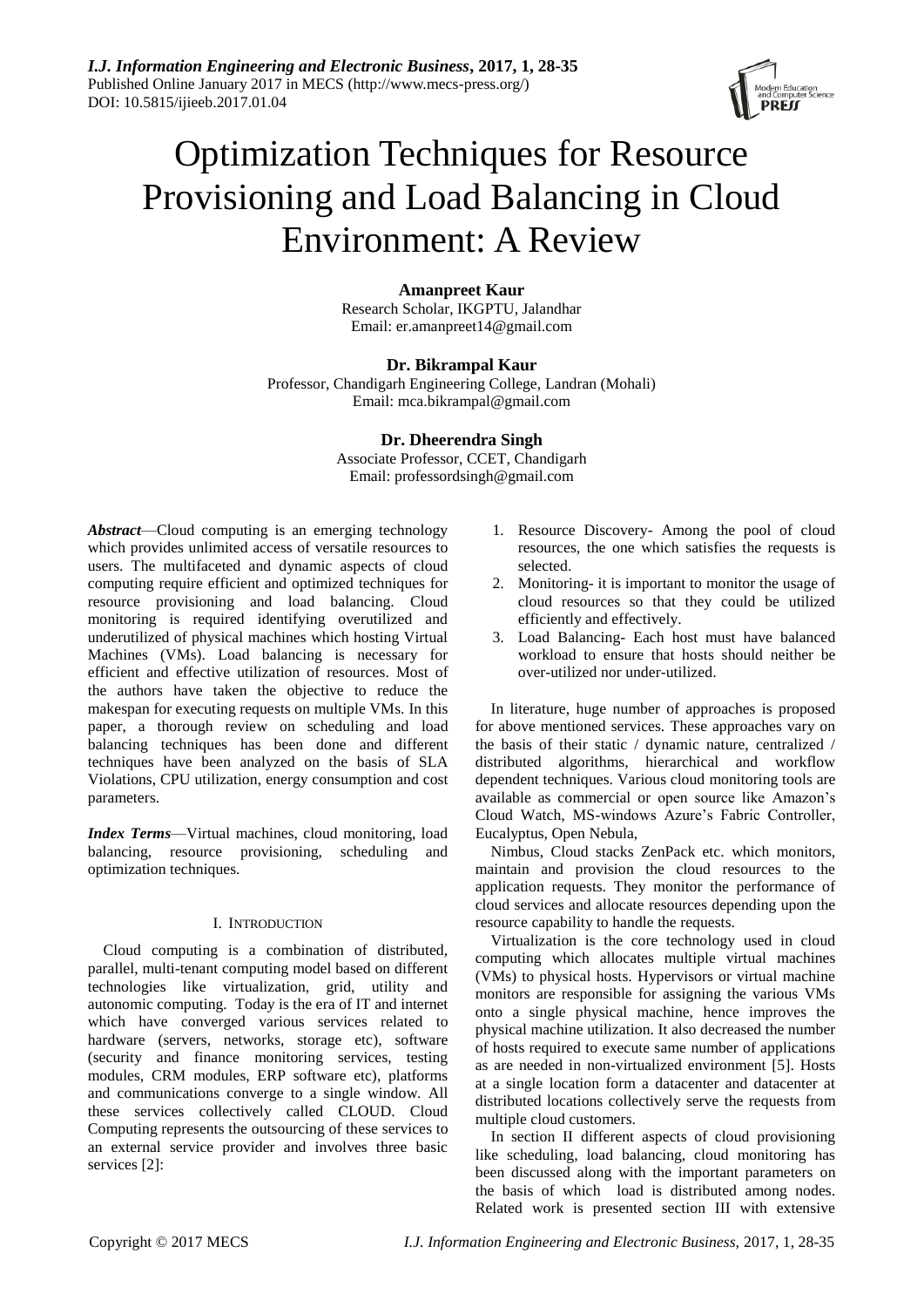literature review and the earlier work done has been analyzed on the basis of time, cost, SLA violations and energy efficiency parameters.

## II. CLOUD PROVISIONING

The pool of resources is shared among multiple consumers while ensuring maximum utilization of resources (on service provider side) and minimum operating cost (on customer side). To harvest from the benefits of cloud computing, it is important to provision the cloud resources and map tasks to cloud resources efficiently and optimally. The process of deploying the application services on the resources provided by the cloud is called cloud provisioning. It involves two steps:

- 1. VM Provisioning- hosting VMs on the physical servers in the datacenters of Public/Private clouds.
- 2. Application Server Provisioning- mapping and scheduling applications/ requests onto the VMs by following the load balancing approaches.



Fig.1. Cloud Resource Provisioning and Deployment Model [9]

### *A. Scheduling*

In cloud taxonomy, Scheduling refers to mapping the tasks to suitable resources to optimize their utilization. Tasks must be allocated efficiently to VMs with minimum effort and communication delay. The resources are allocated and utilized by VMs hosting on physical machines. In cloud computing, the demands of user are highly dynamic in nature and multi-tenancy requires isolating different users from each other and from the cloud infrastructure. The providers have to follow the SLAs and ensure the Quality of Service (QoS) requirements as mentioned by the customers.

Many researchers have proposed and found suboptimal solutions towards this problem. The key parameters that are tried to optimize are minimizing makespan (total time to complete the last task on a particular resource), response time, execution time, energy consumption, operating cost and maximizing resource utilization (CPU, memory, disk, network bandwidth).

In literature, task scheduling in cloud computing has been done using different optimization techniques to obtain best or sub-optimal schedules. In cloud environment, the metaheuristics optimization algorithms mainly used for the job scheduling are Ant Colony optimization algorithm(ACO), Particle Swarm Optimization(PSO), Genetic Algorithm(GA), Cuckoo Search (CS), Ordinal Optimization(OO), Bee Colony optimization(BCO), Multi-objective Genetic Algorithm (MO-GA) and using combination of optimization algorithms to obtain hybrid optimization techniques.

#### *B. Load Balancing*

When tasks are scheduled on VMs hosting on physical nodes, there might arise the situation that some of the nodes are over-utilized while others are under-utilized. So Load balancing is important for optimized use of cloud resources (processors, memory, disks) and to provide high performance of the machines. The objective of Load Balancing is to distribute jobs or tasks among available resources so that the relative imbalance is minimized, and the utilization of resources is almost equal. Workload Balancing as defined by Raj Kumar et al. (2004, 2006, and 2007) is the minimization of total relative imbalance which is defined as the ratio of the difference between maximum completion time on all machines and individual completion time on a given machine, and the maximum completion[4].

To distribute the dynamic cloud workload (tasks) evenly among the processing nodes, load balancing is done. Load balancing is required to avoid the occurrence of overloaded and under loaded nodes. However, the load can refer to CPU utilization, memory or storage usage or it can network load. Most the researchers have taken CPU utilization as the primary factor to take load balancing decisions. Load Balancing techniques are categorized as in fig. 2:



Fig.2. Different Techniques of Load Balancing

Static load balancing algorithm works in stable and homogeneous environment which is based on the previous knowledge about the node attributes (processing power, memory, storage etc). No changes are accepted in node statistics during run time. Dynamic Load Balancing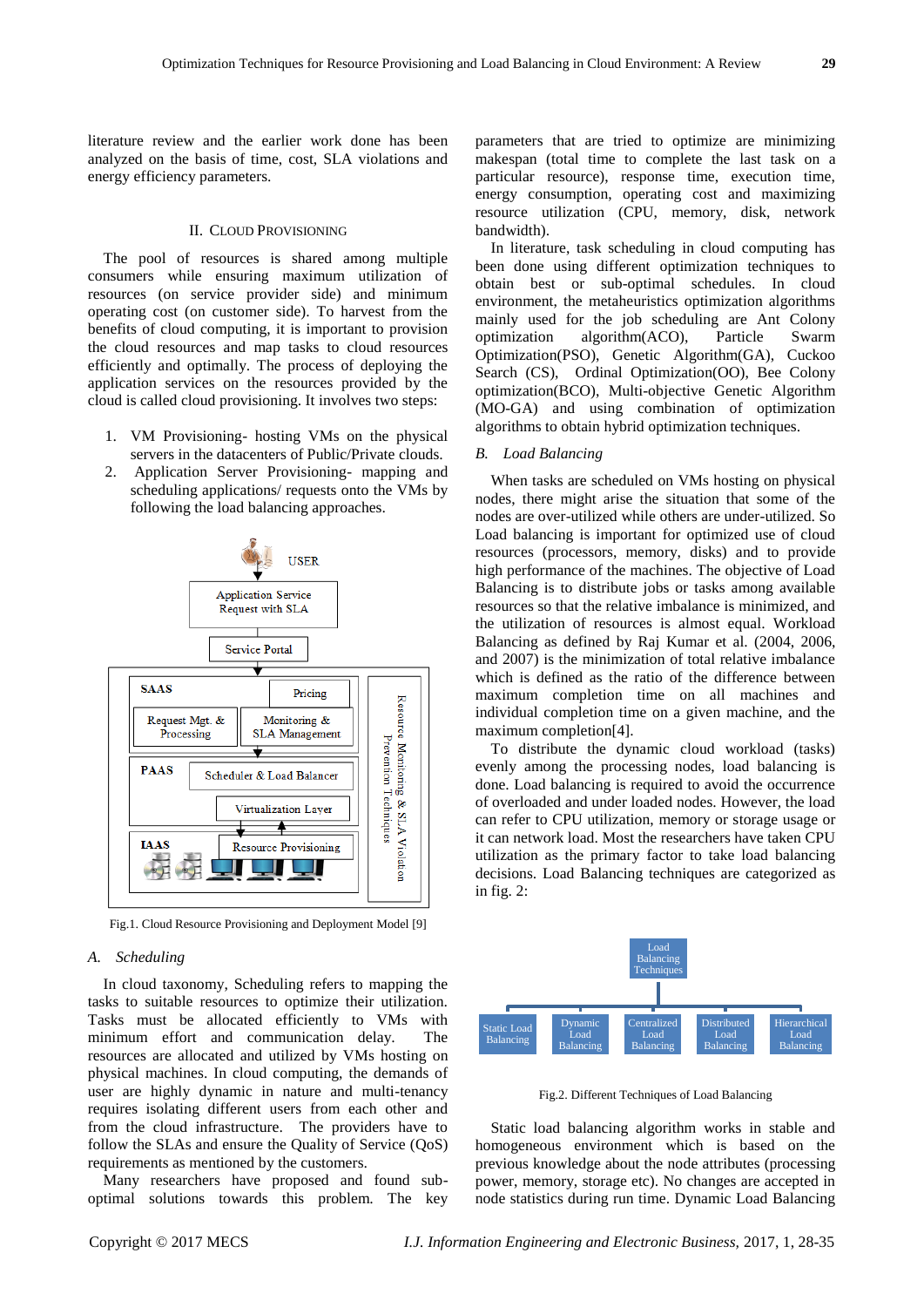(DLB) considers the varying operating conditions of a heterogeneous environment. It works on the run-time statistics of the node which require continuous monitoring of load changes during execution. They are accurate, complex and have high time complexity and are used to transfer load from heavily loaded host to lightly loaded host with limit on the number of migrations. Central Load Balancing Decision Model(CLBDM), Round Robin Load Balancing algorithm, Enhanced Map Reduce algorithms are based on static load balancing technique whereas Index Name Server (INS), Exponential Smooth Forecast based weighted least connection (ESWLC), dual direction downloading Algorithm(DDFTP) and Load Balancing Min-Min (LBMM) use dynamic technique to balance load [10]. Further, static and dynamic load balancing algorithms follow centralized or decentralized approaches. In centralized approach, a single node or server maintains the details of the nodes and the network. It updates this information periodically and centrally responsible for all load balancing activities. This approach is suitable for small networks, but may suffer from bottleneck and single point failure.

Distributed load balancing requires each processor in the network to keep a copy of the global state of the nodes and network in their own database. All nodes are responsible for load balancing. However, distributed load balancing can be sender initiated, receiver initiated or symmetrically initiated by both sender and receiver. In hierarchical approach, multiple nodes are arranged in tree structure such that the parent node broadcast the node/network performance information to their child nodes.

## *C. Cloud Monitoring*

To keep check on the usage of the cloud resources, performance, Auditing (to ensure compliance with the SLA) cloud monitoring is necessary. It provides information to cloud service providers to properly plan and manage various resources in order to deliver assured QoS to meet SLA parameters. Both commercial and open source cloud monitoring platforms are available which provide detailed, timely and accurate monitoring information which is further analyzed for resource provisioning and trouble shooting. The monitoring metrics and tests are classified as computation based and network based. Computation based metrics are server throughput, CPU -speed, time per execution, utilization, memory pages exchanged per unit time, memory/ disk throughput, VM startup time, VM acquisition and release time etc. whereas network based monitoring metrics are round trip time, jitter, network throughput, traffic volume, network bandwidth etc. To monitor and manage complex cloud infrastructure, the monitoring system must be fast, efficient, scalable, effective, robust, adapt easily to dynamic behavior of requests and workloads.

## *D. Parameters for Load Balancing*

There are number of parameters on the basis of load is examined on a particular node to determine if it has prerequisite load and it should not be overutilzed or underutilized. In this paper four parameters have been taken for detailed literature review.

*1. Execution time based on CPU utilization-* The overutilization and underutilization of hosts can be identified by monitoring their CPU utilizations. If the utilization increase some maximum threshold or appears below minimum threshold, their VM consolidation should be carried out to optimize the performance of the nodes.

*2. Service Level Agreement Violations (SLAV) -* CPU is the main cloud resource such that its overutilization may result in SLA violations. SLA Violations (SLAV) refers to the event when VM cannot get the requested amount of Millions of Instructions per Second(MIPS) which may occur when VM share the same host with other VMs cannot get the required CPU performance due to consolidation [13].



Fig.3. Load Balancing Parameters

*3. Energy Consumption-* Datacenters consume power to remain operational. This energy requirement is so enormous that on average a single data center consumes energy equivalent to 25,000 households [13]. Green Grid and Green cloud computing are the innovations to ensure optimal utilization of resources and reduce the energy consumption. To measure carbon emissions from datacenters, carbon usage effectiveness (CUE) metric is proposed [12] which is the ratio of total carbon emissions by a datacenter to the power consumed by it. The overall power utilized by a datacenter depends on energy requirements of CPU, memory, Disk, routers and other network devices. So, VMs of underutilized hosts must be migrated to other hosts and then turning them off to save electricity. In this context, load balancing is done so that there are no underutilized nodes.

4. Cost- Researchers have tried to minimize the cost and optimize the allocation of tasks each processor. Cost factor for task scheduling and load balancing on multiple processors in cloud environment can be analyzed from different perspectives like execution (operating) cost and delay cost. Operating cost is the total of cost for executing all jobs (total load) on available processors Delay Cost is defined as the total delay for all jobs waiting for allocation to processors and hence for execution. The delay occurs due to time lapse between the submission of a task, its allocation to a processor and further its completion of execution on that processor. Sometimes, if this delay is above the acceptable deadline time of the task then the task can be considered failed. Total cost for allocating and executing jobs on a single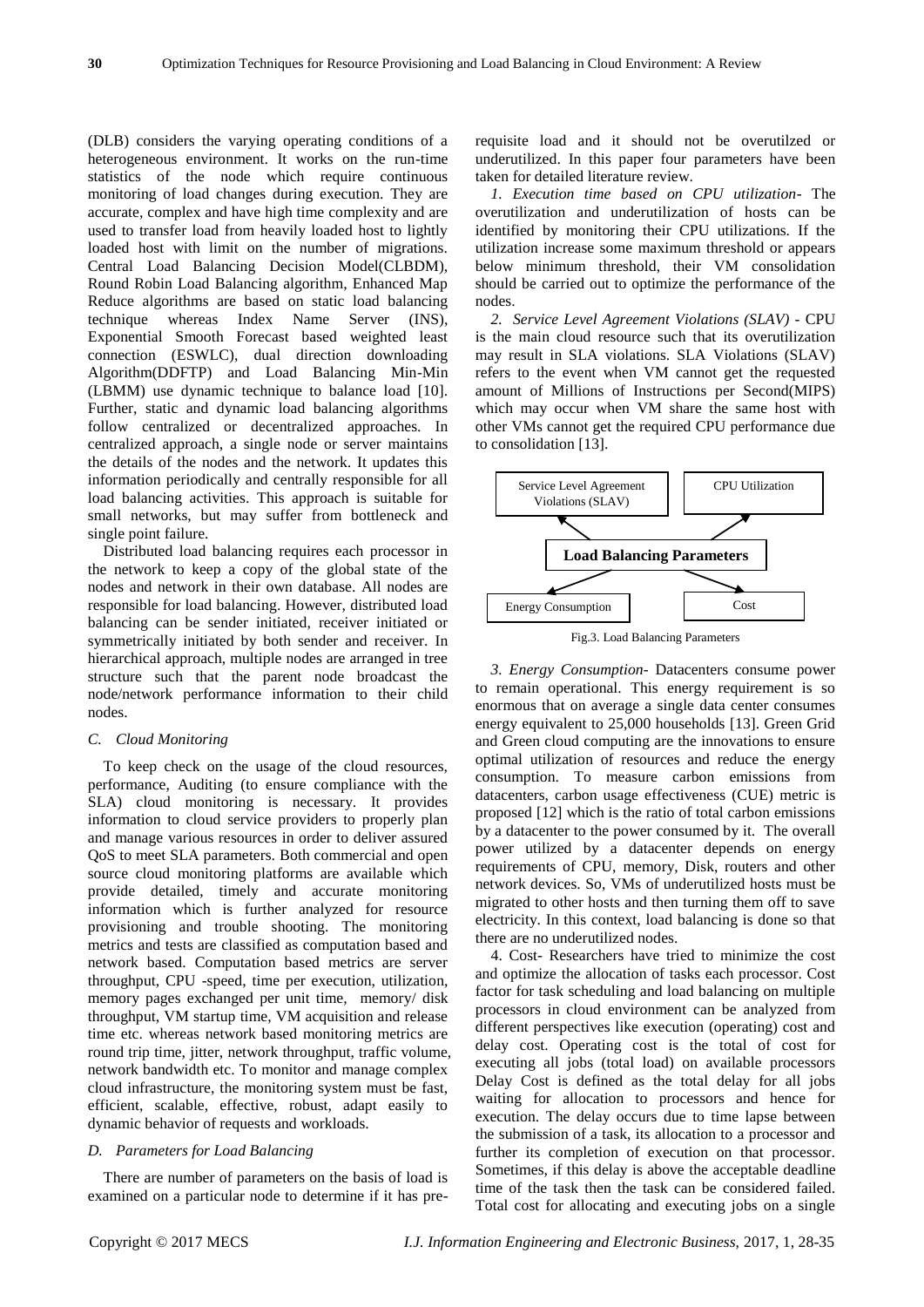node is the sum of operating cost and delay cost. Further, this cost for all the processors is added up to get the overall cost for executing jobs on multiple processors in cloud.

In this paper, a review of various scheduling and load balancing algorithms using optimization techniques based on SLAV, CPU utilization, energy consumption and operating cost has been done.

# III. RELATED WORK

Extensive literature is available on scheduling independent tasks or workflows while efficiently distributing load among VMs hosted on physical machines. Review has been done based on the parameters mentioned in previous section.

#### *A. Time and Cost*

There is trade-off between the time taken to complete the execution of tasks and the operating cost incurred. In other words, lesser cost is incurred if the tasks (may be dependent or independent) have flexible time deadlines within which they must be executed.

Rajiv, Liang et al. [2] proposed a decentralized, scalable, fault tolerant peer-to-peer cloud resource provisioning and application management technique. They applied extended Distributed hash tables (DHT) to search a node for VM deployment. DHT use efficient indexing and query routing techniques to handle multidimensional queries of cloud environment. The performance has been evaluated on the basis of response time, coordination delay with network complexity. Their results show both response time and coordination delay increased with increase of problem complexity since the task threads have to wait for longer period of time due to increased problem size.

Soni et al. [10] addressed workload as a multiobjective problem comprising of number of tasks where each task must be finished within its deadline time. Authors have taken three objectives-to balance Load, maintaining request priority and minimizing the execution error. A new optimization technique is presented based on bee colony optimization algorithm for scheduling the load for efficient utilization of resources with minimum latency. The fitness function minimizes the difference between the requested load and the served load with minimum execution error. Users are assigned priority on the basis of their payment for cloud resource usage such that free users are given least priority. One who paid more is given high priority and marked as primary users while free users as secondary users. The results are compared with Artificial Bee colony Single objective, FIFO and Random algorithm. Load is scheduled while maintaining the priorities among requests and reducing the number of unscheduled tasks under heavy load conditions.

Monir and Mohammed [3] used Divisible Load theory (DLT) to divide the load into fractions and scheduling them among available processors to minimize the overall total cost. DLT is used as a tool to handle extensive

computation load in areas of aerospace data, image processing, non-linear processing and scheduling large scale divisible data in Grids and in cloud computing environment. However, this will achieve load balancing as processing nodes will receive fraction of load and no node will be overloaded. DLT calculates the optimal fraction of load that is to be allocated to each processor. Authors claim to achieve decrease in delay cost and hence the total cost is minimized.

The problem of average relative percentage of imbalance (ARPI) minimization is introduced by T. Keskinturk et al. [4] with sequence-dependent setup times. Their proposed mathematical model implements improved versions of both ant colony metaheuristic optimization algorithm (ACO\*) and Genetic Algorithm (GA\*). They also used nine heuristics for load balancing in parallel machines environment, and shows that ACO\* gives better results than nine heuristics and GA\*.Improvements in ACO\* and GA\* results in better performance by using two exchange heuristics for local search problem. Their results of ACO\* algorithm show much lower ARPI as compared to all heuristics and ACO, GA, GA\* metaheuristics.

Hybrid optimization based on Metaheuristic Swarm Optimization (MSO) and Cuckoo Search (CS) is used in [5] for task scheduling in cloud environment. Their scheduling model has three modules- scheduler system, set of cloudlets and VMs, mapping algorithm which assign a cloudlet to a particular VM which take minimum time for allocation and execution. The objective is to minimize the makespan time, response time and to maximize the resource utilization. In this hybrid approach, authors have used MSO as main search algorithm for scheduling cloudlets (tasks) on VMs while CS is used to speed up the convergence by improving the search space used by MSO.

The increased complexity of workflow applications in heterogeneous environment like cloud can be tackled using hybrid techniques to solve the workflow based scheduling problem. Another scheduling strategy with load balancing of VMs on hosts based on Genetic Algorithm is presented in [6] by Jianhua et al. The schedule with least influence on the current system status after resources are mapped to VMs is considered as the best solution to achieve load balancing and best resource utilization with minimum dynamic VM migrations.

## *B. Service Level Agreement Violations*

Buyya et al. [7] presents a high level architecture in the form of a working prototype to evaluate the performance on the basis of feasibility and effectiveness of SLA-based resource provisioning and management in cloud environment. Various challenges to SLA-based resource provisioning have been discussed with further exploration for SLA oriented resource allocation techniques is suggested to enhance the efficiency of system, minimize SLA violations and to increase the overall profit for cloud service provider.

Cloud resource provisioning architecture which incorporates load balancing is given by Stefano et al. [8]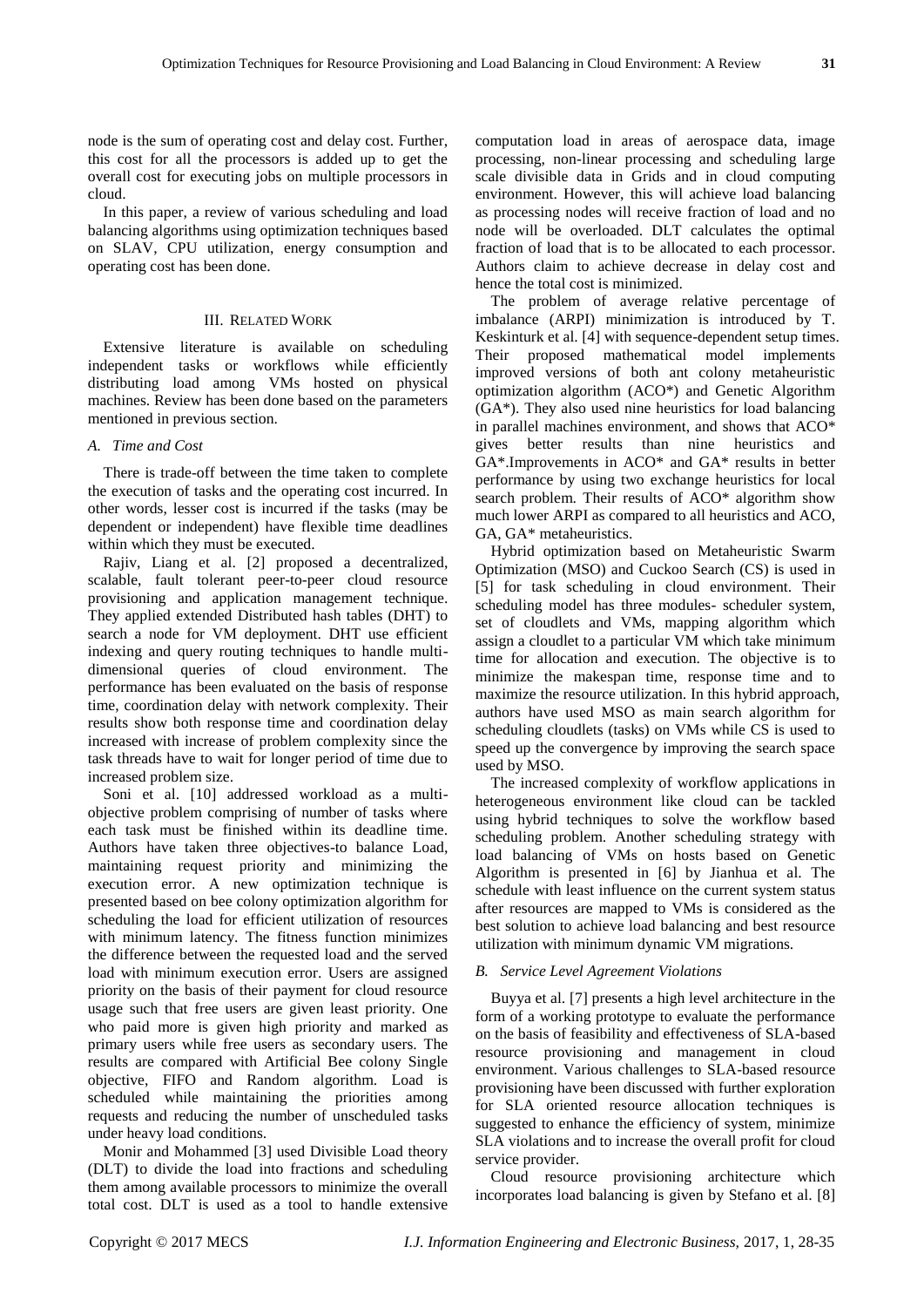which effectively satisfies QoS requirements for application requests by users and optimize the resource utilization. SLA violations are controlled by load balancer to distribute the request load across multiple resources and to ensure QoS. In case SLA is violated, then predefined time constraint is provided within which the QoS is maintained otherwise the service provider face penalty. The parameters mainly focused are performance based SLA policies- response time and system availability. When SLA violation is detected, the application request is mapped onto a new VM and when the VM is no longer required, it is de-allocated to optimize the resource usage.

An SLA based novel heuristic for scheduling is proposed by Vincent et al. in [9] to minimize the cost and maximize the resource utilization based on amount of CPU cycles, network bandwidth, and storage required for application deployment in cloud platform. It also includes a load balancer to uniformly distribute the load among VMs on physical hosts with automatic activation of new VM when available VMs are insufficient to handle the incoming load. Their results show improved scheduler performance and deciding the optimal resource for the incoming request based on multi-objective performance parameters.

#### *C. Energy Efficiency*

To increase the service provider profit and hence, the overall performance, Jing Liu et al. [1] have designed a Multi-objective Genetic Algorithm (MO-GA) based on reduced the power consumption model. The objective is to minimize energy consumption and maximize service provider profit while following the deadline constraint. Cloud users requests heterogeneous cloud resources and these requests are dynamic in nature. The service request is decomposed into different levels of granularity with varying CPU utilizations. Their results of simulation are compared with Maximum Applications scheduling algorithm and random scheduling algorithm using three task arrival rates- low, medium and high. Their results show that at low arrival rate MO-GA achieves good results of 44.46% less energy consumption with 5.73% profit gain.

The usage of renewable energy sources (Solar, Wind, Hydro) results in decreasing the carbon footprint and hence the effect of green house gases but, the main challenges towards their utilization to power data centers are that these sources of energy are inconsistent, irregular, unpredictable and uncertain in nature. Taxonomy of recent research and challenges in managing and applying renewable energy in data center is provided by W. Deng et al. in [12]. When, where and why to migrate from grid to renewable energy to power up data centers to result energy efficiency and minimum operational cost. Depending upon the cost of grid energy and availability of renewable energy, datacenters can be powered up by either of these energy sources. When the excess renewable energy is available, this can be stored onto battery backup for future use

Green Cloud Architecture given by Anton B. et al. [13] considered CPU utilization as the overall system load which shows that the CPU utilization varies with time as workload fluctuates. Energy efficient architectural principles, resource allocation policies with scheduling algorithms preserving QoS have been addressed in this paper. Idle hosts are either switched off or set to sleep mode. Authors follow Minimization of Migration (MM) Policy in case CPU utilization crossed upper threshold and the Highest Potential Growth (HPG) Policy. Their results shows that under dynamic workload scenarios, the cloud computing model delivers highly improved cost effective and energy efficient performance.

Moona Yahchi et.al [14] presented Cuckoo Optimization Algorithm (COA) based approach to detect overloaded hosts and migrates their VMs to underutilized hosts using Minimum Migration Time (MMT) policy without resulting more overloaded hosts. Further, VMs of underutilized hosts are migrated to other hosts, turning them to sleep mode to reduce power consumption and hence achieving energy efficiency. They claimed to achieve about 121 times less energy consumption than non-power aware policy.

The utilization patterns of hosts are used to decide the number of hosts that remain active as in [15]. For this information, the utilization state hosts is determined using Double –Threshold Energy Aware Load Balancing (DT-PALB) algorithm taking two thresholds for CPU utilization- above 75% (over utilized node) and below 25% (underutilized node). Their results achieved reduction of 26.41% energy consumption as compare standard PALB algorithm by reducing the number of power-on machines. J. Doyle et al. [10] observed the challenge of receiving dynamic requests for cloud services across the globe, proposed the Stratus system based on Vornoi partitions. Their model details and minimizes the carbon emissions (carbon intensity- g/KWh), electricity cost, cooling cost and average job time taken for execution. Authors claim to achieve 21% reduction in carbon emission, 61% electricity save and average best effort time taken reduced by 47% as compare to Round Robin baseline. Beloglazov and Rajkumar Buyya [24] evaluate various heuristics for dynamic VMs reallocation based on live migration and current CPU requirements for CPU performance. Their proposed technique saves extensive energy while ensuring QoS parameters. Depending on the appropriate number of operating node, a power aware load balancing (PALB) algorithm for IAAS heterogeneous architecture is proposed by Jaffery et al. [11] which claims to decrease the power consumption of cloud datacenter by 70%-97% by considering the utilization patterns of the resources at a time.

Table I shows the analysis of the previous work done for resource allocation (scheduling) and load balancing in order to improve the utilization of cloud resources. The comparison has been done on the basis of four parameter mentioned in section 2.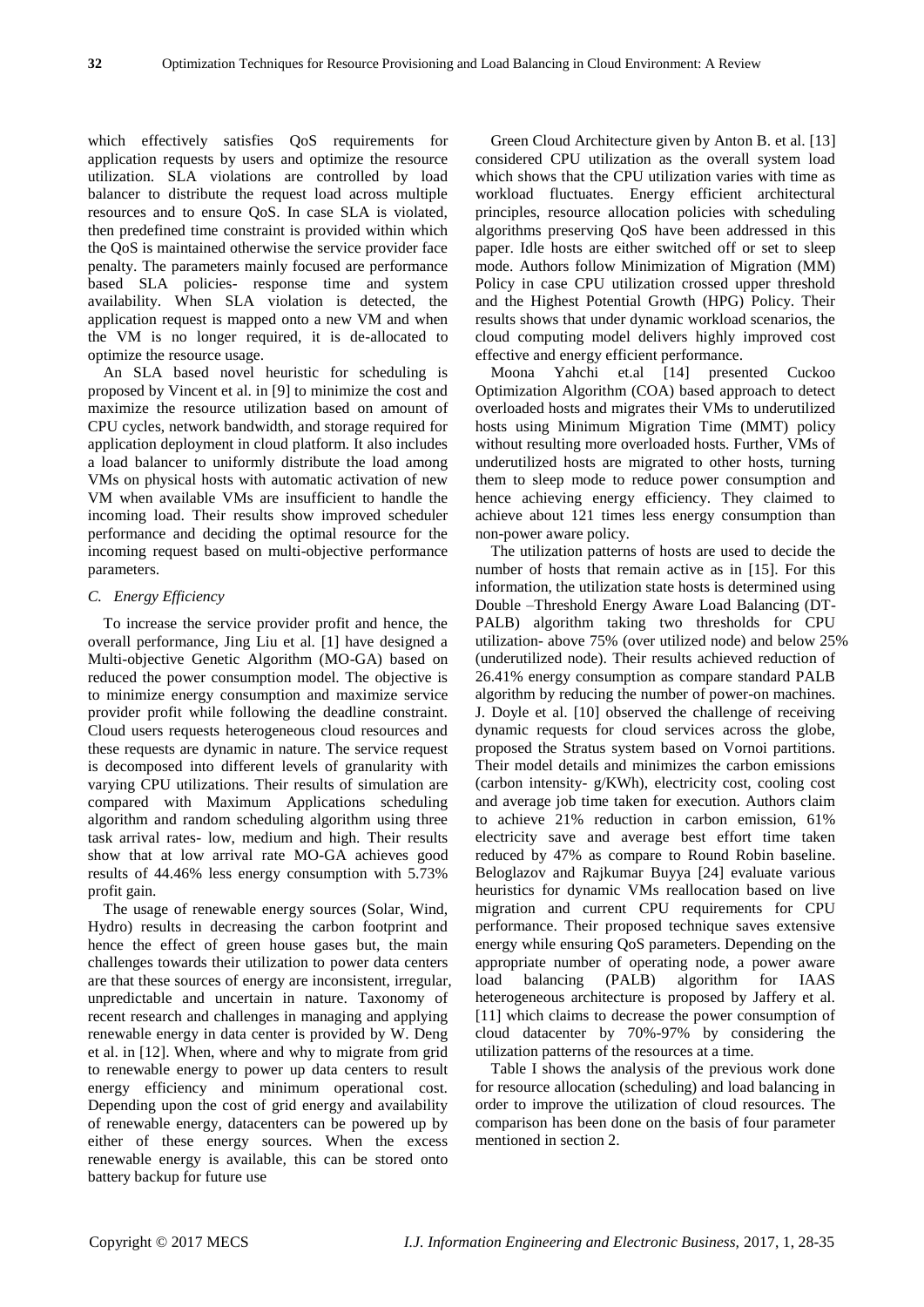| Par                   | Author                               | Problem undertaken                                                                                                         | <b>Optimization technique</b>                                                                                                                                                            | <b>Nature</b>                                                                                     | <b>Goals Achieved</b>                                                                                                                            | <b>Simulation</b>                                                                     |
|-----------------------|--------------------------------------|----------------------------------------------------------------------------------------------------------------------------|------------------------------------------------------------------------------------------------------------------------------------------------------------------------------------------|---------------------------------------------------------------------------------------------------|--------------------------------------------------------------------------------------------------------------------------------------------------|---------------------------------------------------------------------------------------|
| am<br>ete<br>r        |                                      |                                                                                                                            | applied                                                                                                                                                                                  | of Tasks<br>/ Inputs                                                                              |                                                                                                                                                  | environment                                                                           |
| <b>Time and Cost</b>  | Rajiv,<br>Liang<br>et al. $[2]$      | cloud<br>resource<br>provisioning, application<br>management and Load<br>Balancing                                         | Decentralized<br>peer-to-peer<br>technique based on distributed<br>Hash Tables for efficient query<br>routing and discovery                                                              | Independ<br>ent<br>Applicati<br>ons                                                               | performance<br>Improved<br>decreased response time,<br>delay<br>and<br>increased<br>Scalability                                                  | Aneka<br>using<br>Amazon<br>Machine<br>Images<br>(AMIs)                               |
|                       | Monir<br>al.<br>et<br>$[3]$          | job scheduling                                                                                                             | Divisible Load theory(DLT)<br>model for scheduling divisible<br>load                                                                                                                     | Workflo<br><b>WS</b>                                                                              | overall<br>minimize<br>the<br>time<br>processing<br>for<br>scheduling jobs<br>cost benefit for provider                                          | CloudSim                                                                              |
|                       | T.<br>Keskint<br>urk et<br>al. [4]   | Machine<br>Parallel<br>Scheduling<br>and Load<br>Balancing                                                                 | colony<br>Ant<br>optimization<br>algorithm<br>and<br>genetic<br>algorithm                                                                                                                | Independ<br>ent Jobs<br>taken<br>randomly                                                         | minimize average relative<br>percentage of imbalance<br>(ARPI)<br>ACO outperforms GA for<br>Local Search                                         | NA                                                                                    |
|                       | Р.<br>Durgad<br>evi<br>et<br>al. [5] | VM placement and task<br>scheduling                                                                                        | Amalgamation<br>of<br>Swarm<br>Optimization (SO) algorithm<br>and Cuckoo<br>search<br>(CS)<br>algorithm                                                                                  | Workflo<br><b>WS</b>                                                                              | reduction of the makespan<br>time with increased resource<br>utilization                                                                         | CloudSim                                                                              |
|                       | Jianhua<br>Gu<br>et<br>al. $[6]$     | <b>VMs</b><br>Scheduling<br>on<br>physical Machines with<br>Load Balancing                                                 | Genetic<br>Algorithm<br>using<br>minimum cost for generating<br>schedule<br>optimization<br>as<br>criteria.                                                                              | VM List<br>for server<br>mapping                                                                  | <b>Better Load Balancing</b><br>and resource<br>Utilization<br>minimum VM migration                                                              | CloudSim                                                                              |
| <b>SLA Violations</b> | Buyya<br>et al. [7]                  | SLA-oriented dynamic<br>resource allocation and<br>management                                                              | Architecture<br>integrating<br>market based<br>policies<br>provisioning<br>with<br>virtualization technologies                                                                           | CPU-<br>intensive<br>applicatio<br>$\mathbf n$                                                    | QoS<br>Meet<br>requirements<br>using Minimum resources<br>while meeting Deadlines                                                                | with<br>Aneka<br>Amazon EC2<br>(in real time)                                         |
|                       | Stefano<br>et al. [8]                | OoS<br>based<br><b>SLA</b><br>Monitoring and resource<br>utilization optimization                                          | Dynamic reconfigure<br>based<br>resource allocation to avoid<br>reaching max threshold                                                                                                   | Dynamic<br>workload                                                                               | 95% SLA efficiency<br>with<br>minimum<br><b>VM</b><br>allocations                                                                                | Discrete-event<br>based<br>simulator,<br>having<br>different<br>software<br>component |
|                       | Vincent<br>et al. [9]                | Novel<br>heuristic<br>for<br>Scheduling<br>and Load<br>balancing<br>using<br>multiple<br><b>SLA</b><br>parameters          | Dynamic resource allocation<br>and provisioning based on<br>fixed resource and on-demand<br>resource.                                                                                    | heterogen<br>eous<br>workload<br>based<br>$\mathbf S$<br>Web<br>on<br>and HPC<br>Applicati<br>ons | On-demand<br>resource<br>allocation<br>show<br>better<br>results in terms of resource<br>utilization and deployment<br>efficiency                | CloudSim                                                                              |
|                       | J. Doyle<br>$et \quad al.$<br>$[10]$ | Reducing<br>carbon<br>emissions, operational<br>Cost and average service<br>request time                                   | Vornoi partitions based Stratus<br>system to find optimal path<br>from request to datacenter<br>depending on -geographical<br>distance, government Policies<br>and carbon emission price | Independ<br>ent<br>Applicati<br>ons<br>Workload                                                   | Balancing carbon emissions,<br>operational<br>cost and average service<br>request<br>time<br>while<br>conforming to priorities and<br><b>SLA</b> | Self<br>developed<br>simulation<br>environment                                        |
|                       | Jaffery<br>et<br>al.<br>$[11]$       | SLA based<br>dynamic<br>configuration,<br>management<br>and<br>optimization<br>of<br>resources<br>in<br>cloud<br>computing | middleware architecture with<br>load balancer to ensure QoS<br>otherwise<br>dynamically<br>reconfigure<br>additional<br>resources                                                        | Dynamic<br>workload                                                                               | Optimized resource<br>utilization<br>without<br><b>SLA</b><br>violations                                                                         | Self<br>developed<br>simulation<br>environment                                        |

Table 1. Comparison of various Load Balancing Techniques based on Time, Cost, SLA violations and Energy Efficiency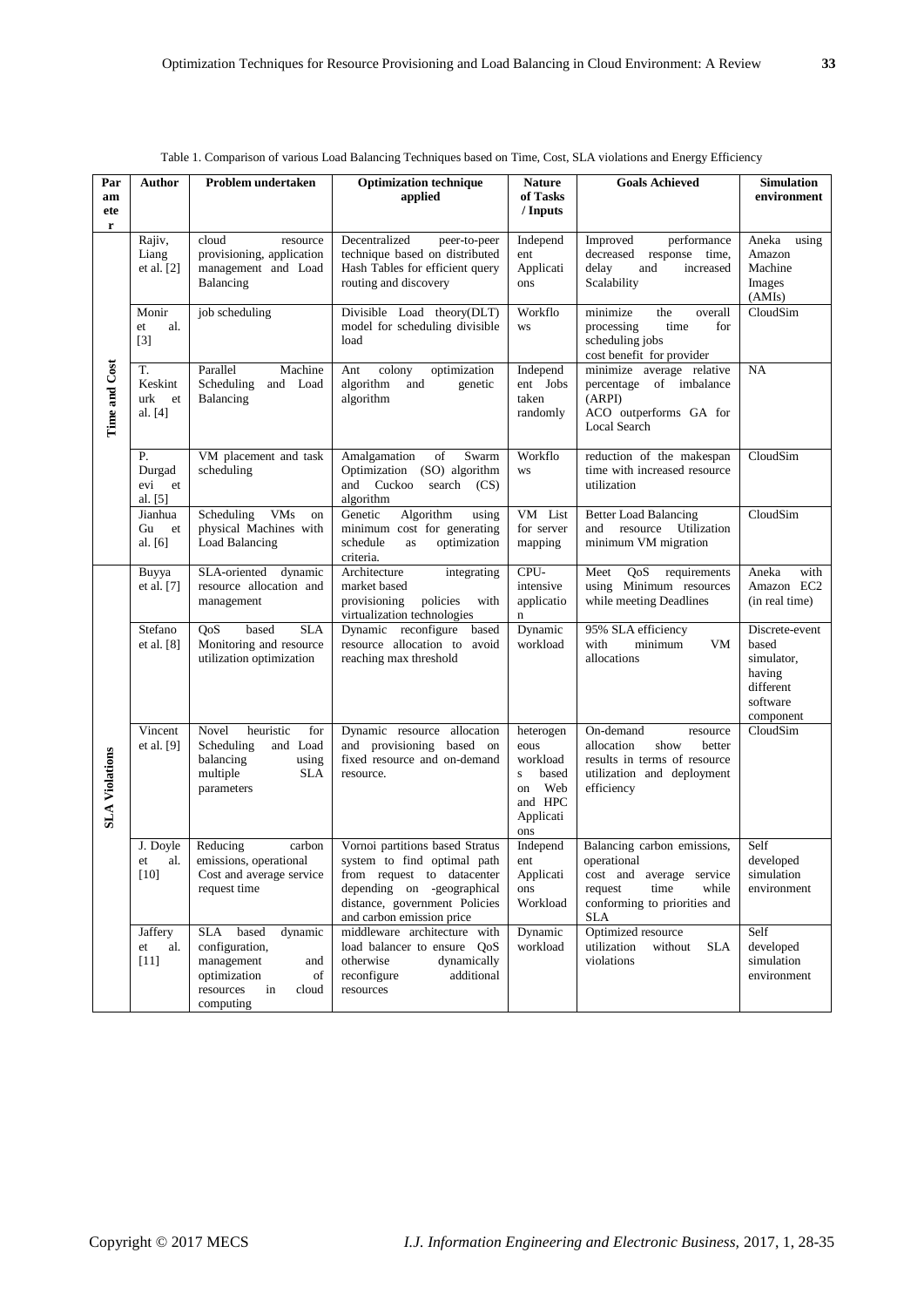|                                                                                                                                                                                                                                                                                                                                                                                                                                                                                                                                                                                                                                                                                                                                                                                                                                                                                                                                                                                                                                                   | Jing Liu<br>et al. $[1]$            | task scheduling model                                                                                                                                                        | multi-objective genetic<br>algorithm (MO-GA)                                                                                                                                                                 |                   | Independ<br>ent<br>Applicati<br>ons                                                                                                                                                                                                                                                                                                                                                                                                                                                                                                                                                                                                                                                                                                                                                                                                                                                                                                   | increased service providers<br>profit and reduced power<br>consumption for low arrival<br>rate                                                           | CloudSim  |  |                                                                                                                                                                                                                                                                                            |                                                                                                                                                                                                                                                 |  |  |     |                                                                                                                                                                                                                                                                                       |  |  |
|---------------------------------------------------------------------------------------------------------------------------------------------------------------------------------------------------------------------------------------------------------------------------------------------------------------------------------------------------------------------------------------------------------------------------------------------------------------------------------------------------------------------------------------------------------------------------------------------------------------------------------------------------------------------------------------------------------------------------------------------------------------------------------------------------------------------------------------------------------------------------------------------------------------------------------------------------------------------------------------------------------------------------------------------------|-------------------------------------|------------------------------------------------------------------------------------------------------------------------------------------------------------------------------|--------------------------------------------------------------------------------------------------------------------------------------------------------------------------------------------------------------|-------------------|---------------------------------------------------------------------------------------------------------------------------------------------------------------------------------------------------------------------------------------------------------------------------------------------------------------------------------------------------------------------------------------------------------------------------------------------------------------------------------------------------------------------------------------------------------------------------------------------------------------------------------------------------------------------------------------------------------------------------------------------------------------------------------------------------------------------------------------------------------------------------------------------------------------------------------------|----------------------------------------------------------------------------------------------------------------------------------------------------------|-----------|--|--------------------------------------------------------------------------------------------------------------------------------------------------------------------------------------------------------------------------------------------------------------------------------------------|-------------------------------------------------------------------------------------------------------------------------------------------------------------------------------------------------------------------------------------------------|--|--|-----|---------------------------------------------------------------------------------------------------------------------------------------------------------------------------------------------------------------------------------------------------------------------------------------|--|--|
| <b>Energy Efficiency</b>                                                                                                                                                                                                                                                                                                                                                                                                                                                                                                                                                                                                                                                                                                                                                                                                                                                                                                                                                                                                                          | W.<br>Deng<br>al.<br>et<br>$[12]$   | Challenges of volatile,<br>unpredictable variable,<br>irregular<br>nature<br>of<br>renewable energy                                                                          | renewable energy generation<br>models with capacity planning<br>of data centers for scheduling<br>and load balancing                                                                                         |                   | NA                                                                                                                                                                                                                                                                                                                                                                                                                                                                                                                                                                                                                                                                                                                                                                                                                                                                                                                                    | Decreased<br>Energy<br>consumption by data centers<br>when cloud providers know<br>when, where and how to<br>leverage renewable energy<br>in datacenters | <b>NA</b> |  |                                                                                                                                                                                                                                                                                            |                                                                                                                                                                                                                                                 |  |  |     |                                                                                                                                                                                                                                                                                       |  |  |
|                                                                                                                                                                                                                                                                                                                                                                                                                                                                                                                                                                                                                                                                                                                                                                                                                                                                                                                                                                                                                                                   | Anton<br>B. et al.<br>$[13]$        | challenges<br>for<br>Architectural Principles,<br>resource<br>allocation<br>policies,<br>QoS based<br>scheduling<br>algorithms<br>energy-efficient<br>for<br>cloud computing | An architectural framework<br>based on MM policy and<br>principles for energy-efficiency<br>Cloud computing are<br>in<br>defined and evaluated                                                               |                   | Independ<br>ent<br>Applicati<br>ons<br>Workload                                                                                                                                                                                                                                                                                                                                                                                                                                                                                                                                                                                                                                                                                                                                                                                                                                                                                       | Reduced<br>energy<br>consumption in Cloud<br>data centers<br>based<br>on<br>dynamic reallocation<br>of<br>VMs based on current CPU<br>utilization        | CloudSim  |  |                                                                                                                                                                                                                                                                                            |                                                                                                                                                                                                                                                 |  |  |     |                                                                                                                                                                                                                                                                                       |  |  |
|                                                                                                                                                                                                                                                                                                                                                                                                                                                                                                                                                                                                                                                                                                                                                                                                                                                                                                                                                                                                                                                   | Moona<br>Yahchi<br>et.al<br>$[14]$  | Detection of<br>over-<br>utilized and migration of<br>VMs to underutilized<br>hosts for load balancing                                                                       | Overutilized hosts are detected<br>using Cuckoo optimization<br>Algorithm (COA) and their<br>VMs are migrated using<br>Minimum Migration<br>(MMT) policy to the other<br>hosts.                              | Time              | Independ<br>ent<br>Applicati<br>ons<br>Workload                                                                                                                                                                                                                                                                                                                                                                                                                                                                                                                                                                                                                                                                                                                                                                                                                                                                                       | Reduction in power<br>Consumption and hence,<br>reducing<br>CO2 production while least<br>SLA violations as compare<br>to other power aware models       | CloudSim  |  |                                                                                                                                                                                                                                                                                            |                                                                                                                                                                                                                                                 |  |  |     |                                                                                                                                                                                                                                                                                       |  |  |
|                                                                                                                                                                                                                                                                                                                                                                                                                                                                                                                                                                                                                                                                                                                                                                                                                                                                                                                                                                                                                                                   | J.<br>Adhikar<br>i et al.<br>$[15]$ | Energy consumption in<br>cloud computing with<br>load balancing                                                                                                              | Double<br>Threshold<br>Aware Load Balancing (DT<br>PALB) algorithm to track the<br>computing nodes state and<br>determining the number of<br>nodes that should be active for<br>current utilization patterns | Energy            | Independ<br>ent<br>Applicati<br>ons<br>Workload                                                                                                                                                                                                                                                                                                                                                                                                                                                                                                                                                                                                                                                                                                                                                                                                                                                                                       | Reduced power consumption<br>by minimizing the number<br>of power-on machines as<br>compare to Round Robin<br>scheduling algorithm                       | CloudSim  |  |                                                                                                                                                                                                                                                                                            |                                                                                                                                                                                                                                                 |  |  |     |                                                                                                                                                                                                                                                                                       |  |  |
|                                                                                                                                                                                                                                                                                                                                                                                                                                                                                                                                                                                                                                                                                                                                                                                                                                                                                                                                                                                                                                                   |                                     | <b>IV. CONCLUSION</b>                                                                                                                                                        |                                                                                                                                                                                                              | $\lceil 3 \rceil$ | M. Abdullah and M.Othman, "Cost-based Multi-QoS Job<br>Scheduling Using Divisible Load Theory in Cloud<br>Computing", Procedia Computer Science, vol. 18, pp.                                                                                                                                                                                                                                                                                                                                                                                                                                                                                                                                                                                                                                                                                                                                                                         |                                                                                                                                                          |           |  |                                                                                                                                                                                                                                                                                            |                                                                                                                                                                                                                                                 |  |  |     |                                                                                                                                                                                                                                                                                       |  |  |
| Resource provisioning and Load Balancing are two<br>[4]<br>important paradigms in cloud computing that effect the<br>resource utilization, time to service the requests<br>(including response time, delays, makespan time,<br>execution time) and energy consumed by nodes in<br>datacenters while ensuring the QoS requirements as<br>$\lceil 5 \rceil$<br>expected by cloud customers. These parameters must be<br>achieved without violating the SLA between the<br>customer and the cloud service provider. In this paper, an<br>extensive literature survey has been done for resource<br>[6]<br>allocation to application requests (may be independent or<br>workflow based) along with balancing the workload<br>among the VMs to ensure no node is underutilized or<br>overutilized. Further, a comparative study based on<br>$\left\lfloor 7 \right\rfloor$<br>different parameters has been done to understand various<br>optimization techniques used for scheduling and load<br>balancing that will provide as future scope to study |                                     |                                                                                                                                                                              |                                                                                                                                                                                                              |                   | 928-935, 2013.<br>T. Keskinturk, M. Yildirim and M. Barut, "An ant colony<br>optimization algorithm for load balancing in parallel<br>with<br>sequence-dependent<br>machines<br>setup<br>times", Computers & Operations Research, vol. 39, no. 6<br>pp. 1225-1235, 2012.<br>P. Durgadevi and Dr. S. Srinivasan, "Task Scheduling<br>Amalgamation<br>using<br>of<br>Metaheuristics<br>Swarn<br>Optimization Algorithm and Cuckoo Search in Cloud<br>Computing Environment", Journal for Research, vol.1,no<br>9, 2015.<br>GU, J. HU, T. ZHAO and G. SUN, "A New Resource<br>Scheduling Strategy Based on Genetic Algorithm in<br>Cloud Computing Environment", JCP, vol. 7, no. 1, pp<br>42-52, 2012.<br>R. Buyya, S.K. Garg and R.N. Calheiros, "SLA-Oriented<br>Resource Provisioning for Cloud Computing: Challenges<br>Architecture, and Solutions", Proc. International IEEE<br>Conf. Cloud and Service Computing (CSC), pp. 1-10 |                                                                                                                                                          |           |  |                                                                                                                                                                                                                                                                                            |                                                                                                                                                                                                                                                 |  |  |     |                                                                                                                                                                                                                                                                                       |  |  |
|                                                                                                                                                                                                                                                                                                                                                                                                                                                                                                                                                                                                                                                                                                                                                                                                                                                                                                                                                                                                                                                   |                                     |                                                                                                                                                                              |                                                                                                                                                                                                              |                   |                                                                                                                                                                                                                                                                                                                                                                                                                                                                                                                                                                                                                                                                                                                                                                                                                                                                                                                                       |                                                                                                                                                          |           |  | further for budding researchers.<br><b>REFERENCES</b>                                                                                                                                                                                                                                      |                                                                                                                                                                                                                                                 |  |  |     | 2011.<br>Ferretti, V. Ghini, F. Panzieri, M. Pellegrini, and E.<br>Turrini, "QoS-Aware Clouds," in Proc. IEEE 3rd Intern                                                                                                                                                              |  |  |
|                                                                                                                                                                                                                                                                                                                                                                                                                                                                                                                                                                                                                                                                                                                                                                                                                                                                                                                                                                                                                                                   |                                     |                                                                                                                                                                              |                                                                                                                                                                                                              |                   |                                                                                                                                                                                                                                                                                                                                                                                                                                                                                                                                                                                                                                                                                                                                                                                                                                                                                                                                       |                                                                                                                                                          |           |  | $[1]$                                                                                                                                                                                                                                                                                      | J. Liu, X. Luo, X. Zhang, F. Zhang and B. Li, "Job<br>Scheduling Model for Cloud Computing Based on Multi-<br>Objective Genetic Algorithm", IJCSI International<br>Journal of Computer Science Issues, Vol. 10, Issue 1, No<br>3, January 2013. |  |  | [9] | Conf. on Cloud Computing (CLOUD'10), pp. 321-328<br>2012.<br>Vincent C. Emeakaroha, Ivona Brandic, Michael Maurer<br>Ivan Breskovic, "SLA-Aware Application Deploymen<br>and Resource Allocation in Clouds", 35th IEEE Annua<br>Application Conference<br>Computer<br>Software<br>and |  |  |
|                                                                                                                                                                                                                                                                                                                                                                                                                                                                                                                                                                                                                                                                                                                                                                                                                                                                                                                                                                                                                                                   |                                     |                                                                                                                                                                              |                                                                                                                                                                                                              |                   |                                                                                                                                                                                                                                                                                                                                                                                                                                                                                                                                                                                                                                                                                                                                                                                                                                                                                                                                       |                                                                                                                                                          |           |  | $[2]$<br>R. Ranjan, L. Zhao, X. Wu, A. Liu, A. Quiroz and M.<br>“, Peer-to-Peer Cloud Provisioning:<br>Parashar,<br>Service Discovery and Load-Balancing & rdquo, Cloud<br>Computing, Computer Communications and Networks, N.<br>Antonopoulos and L. Gillam, eds., pp. 195-217, Springer, |                                                                                                                                                                                                                                                 |  |  |     | Workshops, pp. 298-303,2011<br>[10] J. Doyle, R. Shorten and D. O'Mahony, "Stratus: Load<br>Cloud<br>for<br>Carbon<br><b>Balancing</b><br>the<br>Emissions<br>Control", IEEE Transactions on Cloud Computing, vol. 1<br>no. 1, pp. 1-13, 2013.                                        |  |  |
|                                                                                                                                                                                                                                                                                                                                                                                                                                                                                                                                                                                                                                                                                                                                                                                                                                                                                                                                                                                                                                                   | 2010.                               |                                                                                                                                                                              |                                                                                                                                                                                                              |                   | [11] Jeffrey M. Galloway, Karl L. Smith, Susan S. Vrbsky<br>"Power Aware Load Balancing for Cloud Computing".                                                                                                                                                                                                                                                                                                                                                                                                                                                                                                                                                                                                                                                                                                                                                                                                                         |                                                                                                                                                          |           |  |                                                                                                                                                                                                                                                                                            |                                                                                                                                                                                                                                                 |  |  |     |                                                                                                                                                                                                                                                                                       |  |  |
|                                                                                                                                                                                                                                                                                                                                                                                                                                                                                                                                                                                                                                                                                                                                                                                                                                                                                                                                                                                                                                                   | Copyright © 2017 MECS               |                                                                                                                                                                              |                                                                                                                                                                                                              |                   |                                                                                                                                                                                                                                                                                                                                                                                                                                                                                                                                                                                                                                                                                                                                                                                                                                                                                                                                       | I.J. Information Engineering and Electronic Business, 2017, 1, 28-35                                                                                     |           |  |                                                                                                                                                                                                                                                                                            |                                                                                                                                                                                                                                                 |  |  |     |                                                                                                                                                                                                                                                                                       |  |  |

## IV. CONCLUSION

#### **REFERENCES**

- [1] J. Liu, X. Luo, X. Zhang, F. Zhang and B. Li, "Job Scheduling Model for Cloud Computing Based on Multi-Objective Genetic Algorithm", IJCSI International Journal of Computer Science Issues, Vol. 10, Issue 1, No 3, January 2013.
- [2] R. Ranjan, L. Zhao, X. Wu, A. Liu, A. Quiroz and M. Parashar, &ldquo,Peer-to-Peer Cloud Provisioning: Service Discovery and Load-Balancing& rdquo, Cloud Computing, Computer Communications and Networks, N. Antonopoulos and L. Gillam, eds., pp. 195-217, Springer, 2010.
- [3] M. Abdullah and M.Othman, "Cost-based Multi-QoS Job Scheduling Using Divisible Load Theory in Cloud Computing", Procedia Computer Science, vol. 18, pp. 928-935, 2013.
- [4] T. Keskinturk, M. Yildirim and M. Barut, "An ant colony optimization algorithm for load balancing in parallel machines with sequence-dependent setup times", Computers & Operations Research, vol. 39, no. 6, pp. 1225-1235, 2012.
- [5] P. Durgadevi and Dr. S. Srinivasan, "Task Scheduling using Amalgamation of Metaheuristics Swarm Optimization Algorithm and Cuckoo Search in Cloud Computing Environment", Journal for Research, vol.1,no. 9, 2015.
- [6] GU, J. HU, T. ZHAO and G. SUN, "A New Resource Scheduling Strategy Based on Genetic Algorithm in Cloud Computing Environment", JCP, vol. 7, no. 1, pp. 42-52,2012.
- [7] R. Buyya , S.K. Garg and R.N. Calheiros, "SLA-Oriented Resource Provisioning for Cloud Computing: Challenges, Architecture, and Solutions", Proc. International IEEE Conf. Cloud and Service Computing (CSC), pp. 1-10, 2011.
- [8] Ferretti, V. Ghini, F. Panzieri, M. Pellegrini, and E. Turrini, "QoS-Aware Clouds," in Proc. IEEE 3rd Intern. Conf. on Cloud Computing (CLOUD'10), pp. 321-328, 2012.
- [9] Vincent C. Emeakaroha, Ivona Brandic, Michael Maurer, Ivan Breskovic, "SLA-Aware Application Deployment and Resource Allocation in Clouds", 35th IEEE Annual Computer Software and Application Conference Workshops, pp. 298-303,2011
- [10] J. Doyle, R. Shorten and D. O'Mahony, "Stratus: Load Balancing the Cloud for Carbon Emissions Control", IEEE Transactions on Cloud Computing, vol. 1, no. 1, pp. 1-13, 2013.
- [11] Jeffrey M. Galloway, Karl L. Smith, Susan S. Vrbsky. "Power Aware Load Balancing for Cloud Computing",